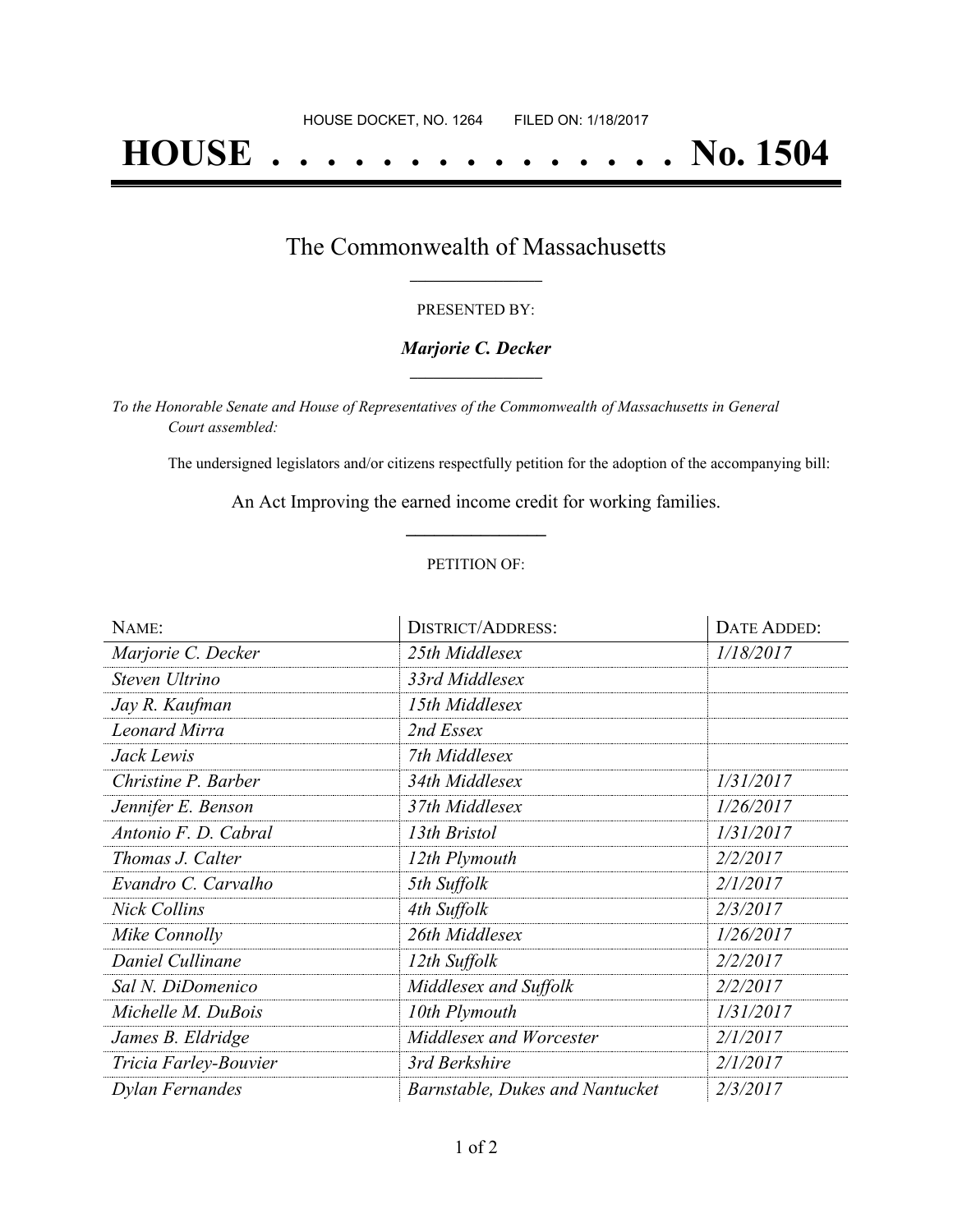| Sean Garballey         | 23rd Middlesex             | 2/3/2017  |
|------------------------|----------------------------|-----------|
| Solomon Goldstein-Rose | 3rd Hampshire              | 1/26/2017 |
| Kenneth I. Gordon      | 21st Middlesex             | 1/31/2017 |
| Jonathan Hecht         | 29th Middlesex             | 2/2/2017  |
| Kevin G. Honan         | 17th Suffolk               | 1/26/2017 |
| Patricia D. Jehlen     | Second Middlesex           | 2/3/2017  |
| Mary S. Keefe          | 15th Worcester             | 2/2/2017  |
| Kay Khan               | 11th Middlesex             | 1/27/2017 |
| Robert M. Koczera      | 11th Bristol               | 1/30/2017 |
| Jason M. Lewis         | Fifth Middlesex            | 2/1/2017  |
| Barbara A. L'Italien   | Second Essex and Middlesex | 2/1/2017  |
| Adrian Madaro          | 1st Suffolk                | 1/30/2017 |
| Elizabeth A. Malia     | 11th Suffolk               | 2/3/2017  |
| Juana B. Matias        | 16th Essex                 | 2/2/2017  |
| James J. O'Day         | 14th Worcester             | 1/31/2017 |
| Smitty Pignatelli      | 4th Berkshire              | 2/1/2017  |
| Denise Provost         | 27th Middlesex             | 1/31/2017 |
| David M. Rogers        | 24th Middlesex             | 1/30/2017 |
| Chynah Tyler           | 7th Suffolk                | 1/30/2017 |
| Chris Walsh            | 6th Middlesex              | 1/27/2017 |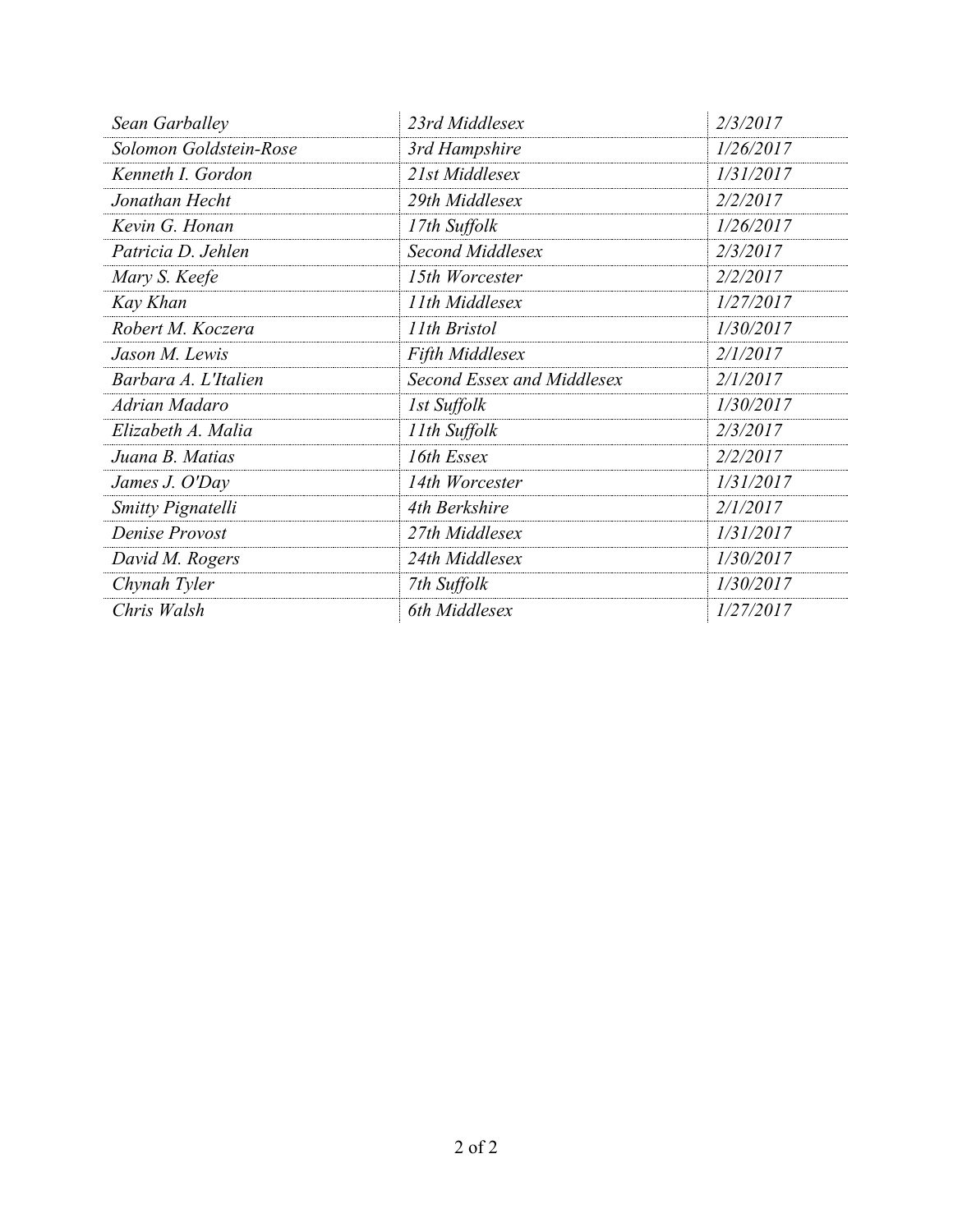## **HOUSE . . . . . . . . . . . . . . . No. 1504**

By Ms. Decker of Cambridge, a petition (accompanied by bill, House, No. 1504) of Marjorie C. Decker and others relative to the earned income credit for working families. Revenue.

#### [SIMILAR MATTER FILED IN PREVIOUS SESSION SEE HOUSE, NO. *2479* OF 2015-2016.]

## The Commonwealth of Massachusetts

**In the One Hundred and Ninetieth General Court (2017-2018) \_\_\_\_\_\_\_\_\_\_\_\_\_\_\_**

**\_\_\_\_\_\_\_\_\_\_\_\_\_\_\_**

An Act Improving the earned income credit for working families.

Be it enacted by the Senate and House of Representatives in General Court assembled, and by the authority *of the same, as follows:*

1 SECTION 1. Section 6 (h) of chapter 62 of the General Laws, as appearing in the 2012

2 Official Edition, is hereby amended by striking out, in line 239, the number "23" and inserting in

3 place thereof the following number: - 50.

4 SECTION 2. Section 6 (h) of chapter 62 , as so appearing, is further amended by striking

5 out, in line 243, the number "23" and inserting in place thereof the following number: - 50.

6 SECTION 3. Section 6 (h) of chapter 62, as so appearing, is further amended by inserting 7 after the word "interest" in line 249, the following paragraphs:

- 8 (2) For purposes of the earned income credit under this subsection, a married taxpayer 9 will satisfy the joint filing requirement under Section 32(d) of the Code if the taxpayer files an
- 10 income tax return using a filing status of married filing separately and the taxpayer: (i) is living